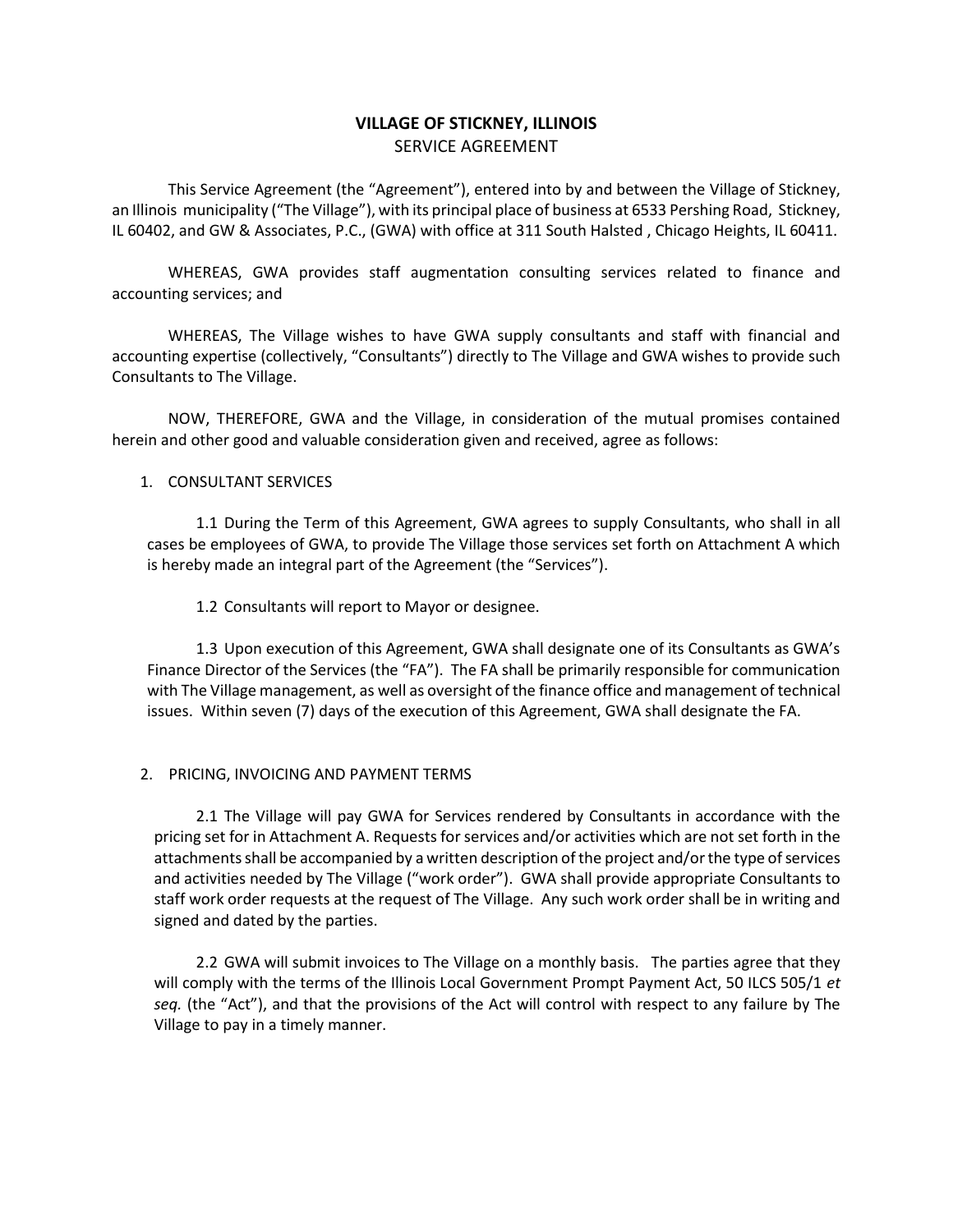Invoices shall be submitted for payment by mail delivery to: The Village of Stickney 6533 Pershing Road Stickney, IL 60402 Attn: Jeff Walik, Mayor

GWA shall report and pay the employee's share of applicable state and local taxes, federal taxes, workers compensation, FICA, federal unemployment insurance, and the like, with respect to all compensation received by GWA employees. GWA agrees to indemnify and hold harmless The Village against any liability for premiums, contributions or taxes payable under any worker's compensation, unemployment compensation, disability benefits, old age benefits or tax withholding laws with respect to any of the Consultants.

### 3. RESPONSIBILITIES OF GWA

3.1 GWA represents that it is and will be the employers of any Consultants it assigns to The Village.

3.2 Confidentiality: GWA acknowledges and agrees that certain information (including without limitation all proprietary information and trade secrets) of The Village regarding this Agreement is confidential and shall not be disclosed, directly, indirectly or by implication, or be used by GWA whether during the term of this Agreement or at any time thereafter, except solely as required in the course of GWA performance of the Services hereunder. GWA shall comply with the applicable privacy laws and regulations affecting The Village and will not disclose any of The Village's records materials or other data to any third party, other than its attorneys or individuals with GWA related business entities who have a need to know and who agree in advance not to make further disclosure or unless required to do so by law.

3.3 Reports and information: As reasonably requested by The Village, but in no event more frequently than monthly, GWA will provide the Village with status reports of the Services rendered and work orders hereunder.

### 4. TERM AND TERMINATION

4.1 This Agreement shall be deemed to have commenced upon execution of this agreement and shall continue until April 30, 2021. (the "Term") or until terminated as hereinafter provided.

### 4.2 Termination

4.2.1 Both GWA and The Village shall have the right to immediately cancel this Agreement in whole without cause with 30 days written notice, other than The Village's failure to pay GWA invoices in accordance with the provisions of Section 2.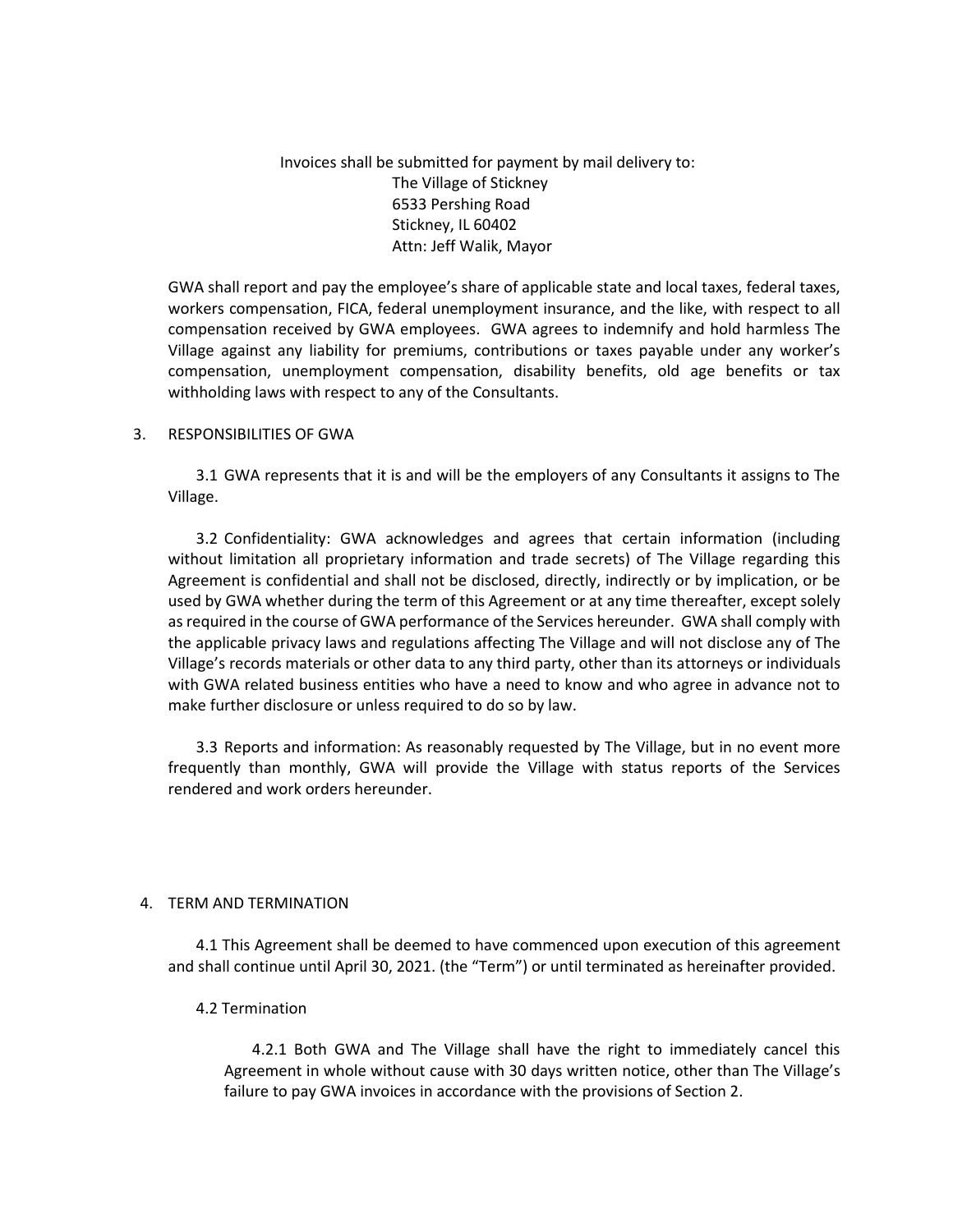4.2.2 GWA shall have the right to immediately cancel this Agreement in whole in the event The Village fails to pay GWA invoices in accordance with the provisions of Section 2 by providing five business days written notice to The Village.

### 5. RELATIONSHIP OF THE PARTIES

At all times during the Term of this Agreement, GWA shall retain its independent status, and GWA and its Consultants are and shall at all-time be independent contractors to The Village. The consultants assigned to The Village under this agreement shall remain employees of GWA and shall not by reason of their assignment to The Village become employees of The Village.

Neither party to this Agreement shall be liable for its failure to perform hereunder due to circumstances beyond its reasonable control, or if performance hereunder is prevented, restricted or interfered with by reason of any acts of war, insurrection, fire, flood, tornado, natural calamity, strike or other labor activities, or because of any law or government regulations, then that party shall be excused from such performance to the extent of the "force majeure." The party so affected shall give prompt notice to the other party, by any method appropriate under the circumstances. The party so affected shall use its best efforts to avoid or remove the "force majeure," and shall further on and use its best efforts to complete full performance of this Agreement when such causes are removed.

This Agreement and Attachment A constitute the entire Agreement between the parties, superseding any prior understanding, arrangements or agreements whether in writing or oral. This Agreement embodies the entire Agreement between the parties hereto. Any amendment or modification or other change in the provisions of this agreement must be made in writing and signed by both parties to be effective.

IN WITNESS WHEREOF, the parties hereto have executed this Agreement on the dates set forth below, to be effective as of the date first set forth above.

THE VILLAGE OF STICKNEY GW & Associates, P.C.

An Illinois municipality and the A Professional Corporation Corporation

| Bv: |  |  |  |  |
|-----|--|--|--|--|
|     |  |  |  |  |
|     |  |  |  |  |

| ts:  |  |  |  |
|------|--|--|--|
| ater |  |  |  |

Its: \_\_\_\_\_\_\_\_\_\_\_\_\_\_\_\_\_\_\_\_\_\_\_\_\_\_\_ Its: \_\_Partner\_\_\_\_\_\_\_\_\_\_\_\_\_\_\_\_\_\_\_ Date: \_\_\_\_\_\_\_\_\_\_\_\_\_\_\_\_\_\_\_\_\_\_\_\_\_ Date: \_\_\_\_\_\_\_\_\_\_\_\_\_\_\_\_\_\_\_\_\_\_\_\_\_\_

 $\mathsf{By:}$